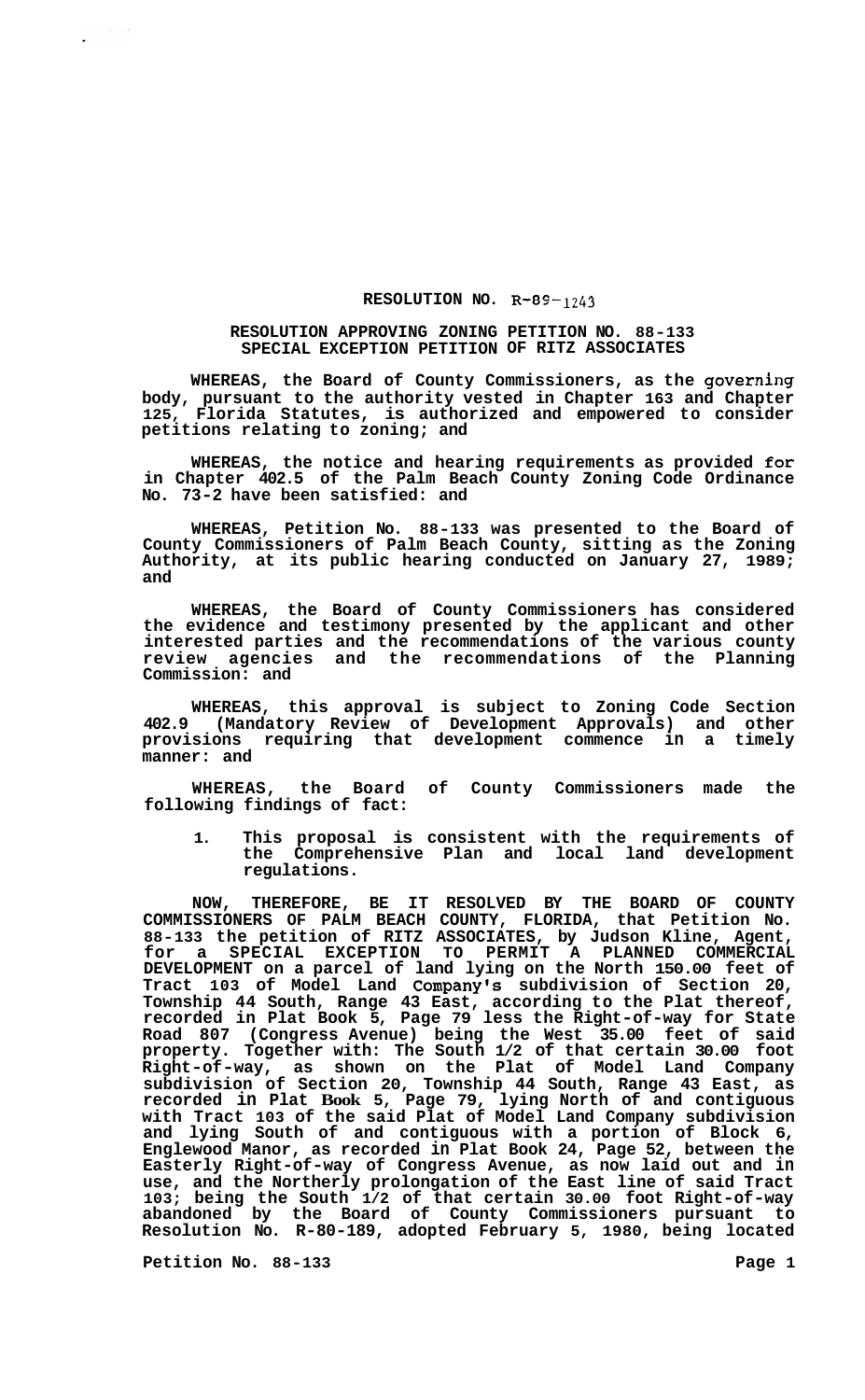on the east side **of** Congress Avenue **(SR** *807),* approximately **100**  feet south of Vassallo Avenue, in a CG-General Commercial Zoning District, was approved as advertised, subject to the following conditions:

- **1.**  Prior to certification, the site plan shall be modified to reflect the following:
	- a. The petitioner shall increase the landscape buffering along the north and east property lines to provide native canopy trees twelve **(12)** feet in height at the time of planting, planted twenty **(20)** feet on center, and a six *(6)* foot high CBS wall. This landscape buffer shall be maintained in accordance with the requirements of Section **500.35.F** of the Landscape Code.
- **2.**  The retail uses permitted shall be limited to those permitted uses in the CN-Neighborhood Commercial Zoning District including retail sale **of** photographic equipment and supplies, and boating accessories and apparel.
- **3. No** off-premise signs shall be permitted on the site.
- **4. No** stock loading or dumpster pickup will be permitted between the hours of **8:OO** p.m. and **8:OO** a.m.
- **5.**  No storage or placement of any materials, refuse, equipment or accumulated debris shall be permitted in the rear or side of the structure.
- *6.*  All proposed outdoor site lighting used to illuminate the premise shall be low intensity and directed away from adjacent residentially zoned property and shall not exceed twenty-five **(25)** feet in height.
- *7.*  No parking **of** any vehicles shall be permitted along the rear of the center except in designated spaces or unloading areas.
- **8.**  The north facade **of** the center shall be given architectural treatment consistent with the front (west) of the center **to** avoid an incompatible industrial appearance impact upon nearby residential development.
- *9.*  The application and engineering plans, calculations, etc. to construct well and/or septic tank must be submitted to the Health Department prior to site plan approval **(or** prior **to** issuance **of** Building Permit for straight rezoning).
- **10.**  Water service is available to the property. Therefore, no well shall be permitted **on** the site to provide potable water.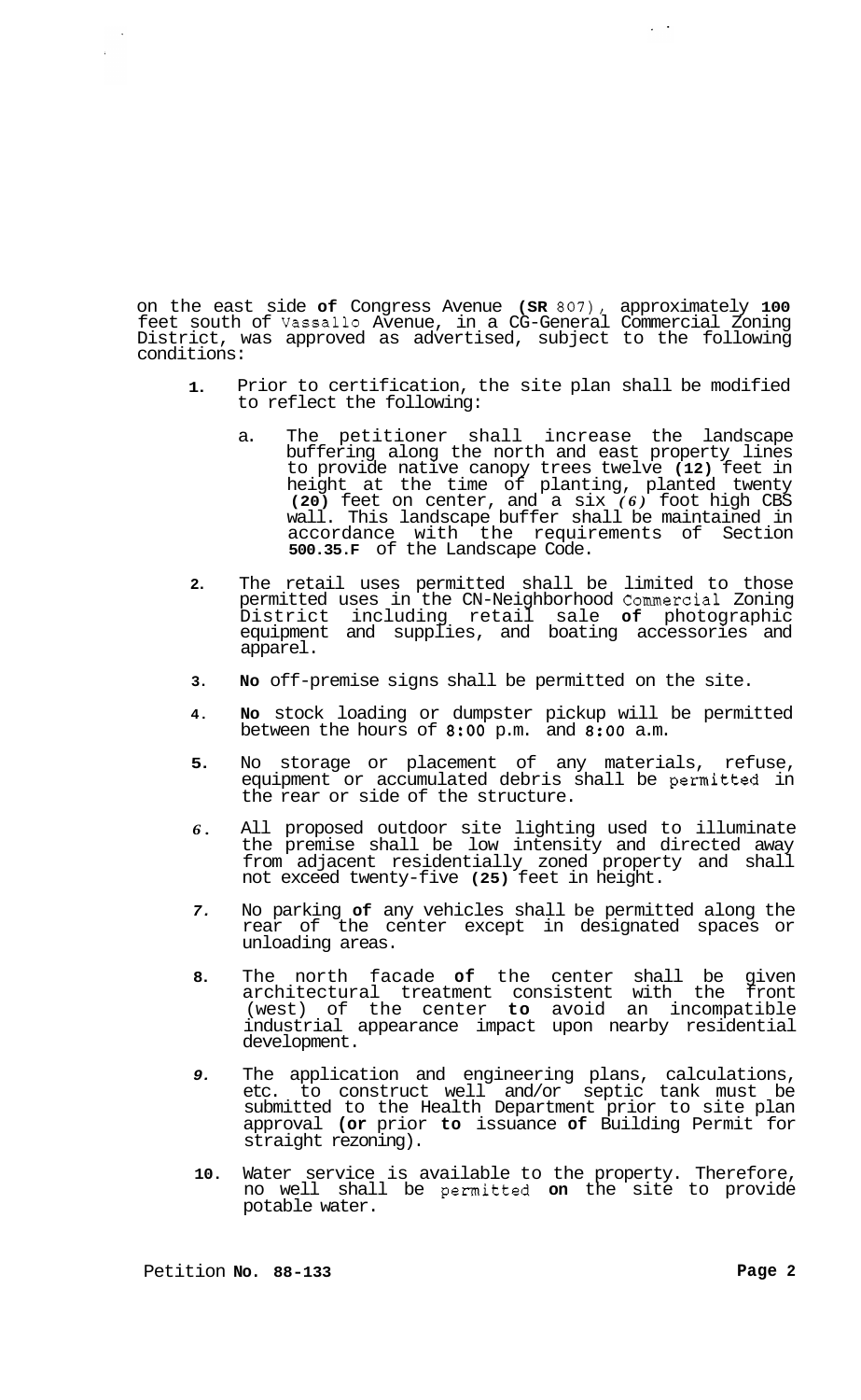- **11.** The petitioner shall provide discharge contrcl and treatment for the stormwater runoff in accordance with all applicable agency requirements in effect at the time of the permit application. However, at a minimum, this development shall retain onsite the stormwater runoff generated by a three (3) year-one (1) houl' storm with a total rainfall of **3** inches as required by the Permit Section, Land Development Division. 'In the event that the subject site abuts a Department of Transportation maintained roadway, concurrent approval from the Florida Department of Transportation will also be required. The drainage system shall be **maintained** in an acceptable condition as approved by the County Engineer, In the event that the drainage system is not adequately maintained as determined by the County Engineer, this matter will be referred to tt.e Code Enforcement Board for enforcement.
- **12.** Within **90** days of approval of this project, the petitioner shall convey **to** Palm Beach County 13y road right-of-way warranty deed for Congress Avenue, **53** feet from centerline free of all encumbrances and<br>encroachments. Petitioner shall provide Pall Beach Petitioner shall provide Pall1 Beach County with sufficient documentation acceptable to the Right of Way Acquisition Section to ensure that the property is free of all encumbrances and encroachments. Right-of-way conveyances shall also include "Saie Sight<br>Corners" where appropriate at intersections as Corners" where appropriate at determined by the County Engineer.
- **13.** Petitioner shall revise the traffic circulation pattern and eliminate the proposed north entrance on Zongress Avenue.
- **14.** The Developer shall pay a Fair Share Fee in ths amount and manner required by the "Fair Share Contribution for Road Improvements Ordinance" as it presently exists or as it may from time to time be amended. The Fair Share Fee for this project presently is **\$26,255.00 (980** trips **X \$26.79** per trip).
- **15,** The graphics displayed at the public hearings shall be submitted to the Zoning Division at the time **of**  application for site plan certification.
- **16.** Photo processing may occur **on** the premises at such time that the property is connected to public sewer.
- 17. Failure to comply with the conditions herein may result in the denial or revocation of a building pennit; the issuance of a stop work order; the denial of a Certificate of Occupancy on any building or structure; or the denial or revocation of any permit or approval for any developer-owner, commercial-owner, lc.ssee, or user **of** the subject property. Appeals from suzh action may **be** taken to the Palm Beach County Board **of**  Adjustment or as otherwise provided in the Palm Beach County Zoning Code.

Petition **No. 88-133** Page **3**